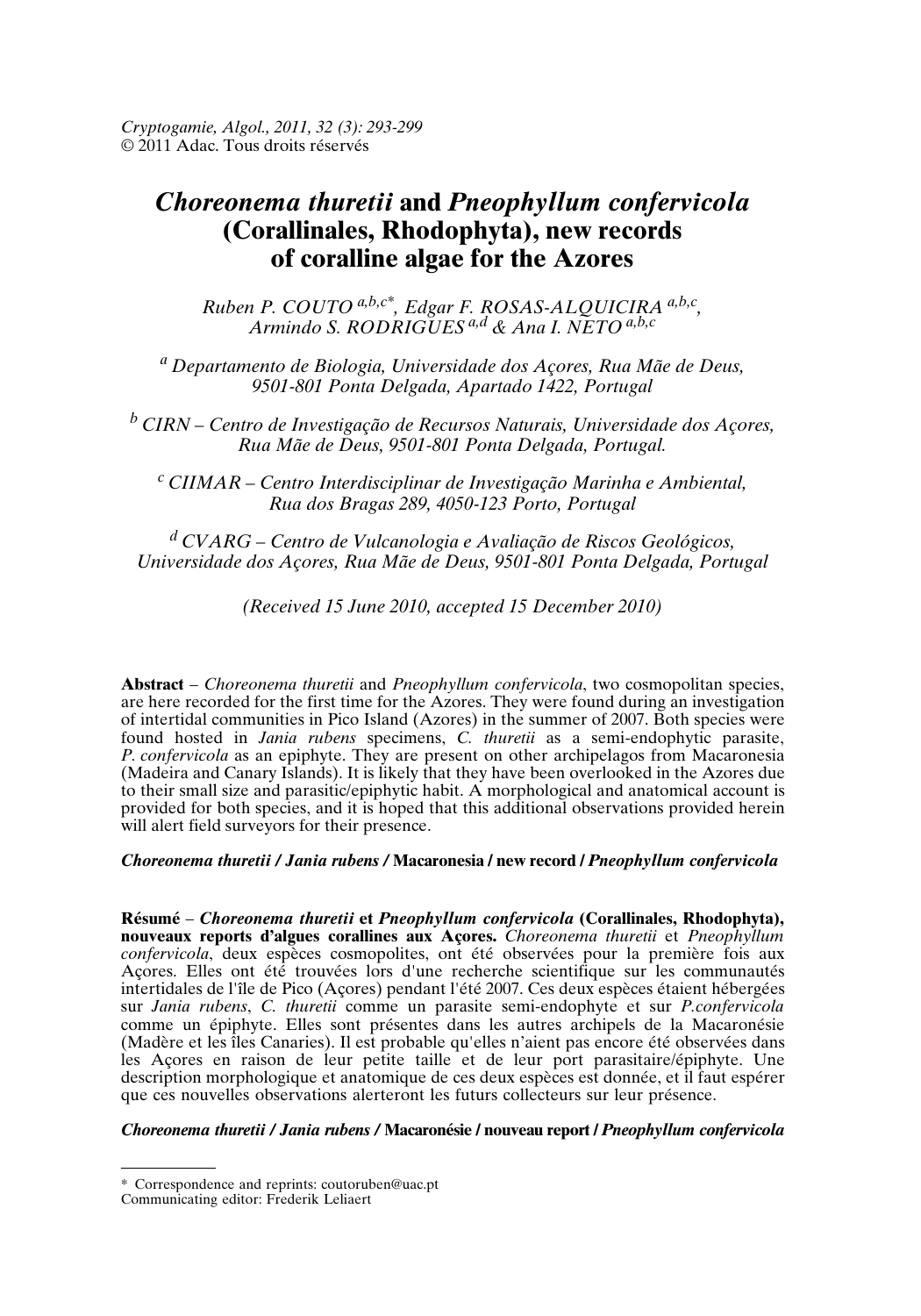

Fig. 1. Azores archipelago, with Pico Island in black and location of the studied site (arrow).

# **INTRODUCTION**

The coralline algal flora (Corallinales, Rhodophyta) of the Azores is poorly documented. Only twelve genera have been listed from the area, including four geniculate and eight non-geniculate genera (Neto, 1994; Rosas-Alquicira et al., 2009). In particular, little attention has been given to the study of diminutive coralline red algae.

The present note provides morphological and anatomical descriptions for Choreonema thuretii (Bornet) F. Schmitz (Hapalidiaceae) and Pneophyllum confervicola (Kützing) Y.M. Chamberlain (Corallinaceae), which are newly recorded for the archipelago. Both species are distributed worldwide and have been reported further south in Macaronesia (Madeira: Neto et al., 2001; Canary Islands: Haroun et al., 2002; Sangil et al., 2003).

#### **MATERIALS AND METHODS**

During a survey that investigated the occurrence and abundance of marine algae on São Caetano, Pico Island (Fig. 1) in summer 2007, specimens of *Jania rubens* (Linnaeus) J.V. Lamouroux were found with unrecognised coralline epiphytes at 23 m depth. Samples were fixed in 4 % formalin in seawater. In the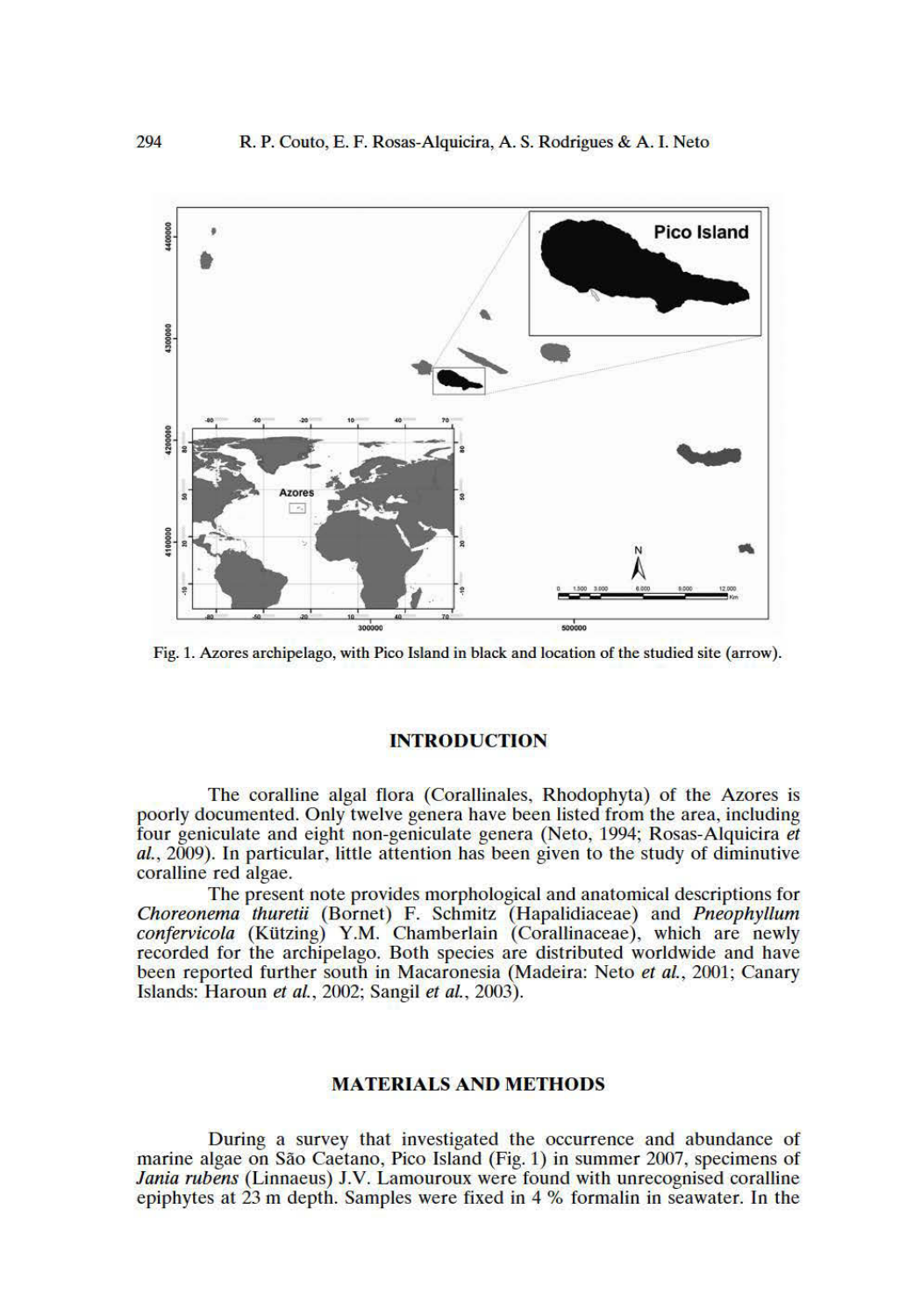laboratory, *Jania* material was subjected to detailed observations which revealed the occurrence of crustose epiphytes and semi-endophytic parasites. Fracture segments were prepared for scanning electron microscopy (SEM) following the method of Woelkerling (1988). Images were collected and analysed using software for image acquisition (*SemAfore, JEOL)* and analysis *(*AxioVision, *Zeiss*). Species identification was based on Irvine & Chamberlain (1994) and Bressan & Babbini (2003). Conceptacle height and diameter, and pore diameter were measured in randomly selected reproductive portions of thallus. Dimensions are expressed as minimum and maximum values. Specimens were registered and lodged at the Herbarium Ruy Telles Palhinha (AZB), Universidade dos Açores, Portugal (herbarium code AZB, PIX-07-1314).

The morphology and anatomy of the specimens from the Azores were compared with those from different geographical regions based on literature data (Woelkerling, 1987; Irvine & Chamberlain, 1994; Mendoza-González & Mateo-Cid, 1996; Bressan & Babbini, 2003; Mateo-Cid & Mendoza-González, 2009).

#### **RESULTS AND OBSERVATIONS**

The species on *Jania rubens* were identified as *Choreonema thuretii* and *Pneophyllum confervicola*. The former occurred as a semi-endophytic parasite; the latter species was a surface epiphyte. Morphological and anatomical details of the observed specimens are given below.

## *Choreonema thuretii* **(Bornet) F. Schmitz Figs 2-5**

Specimens were visible as light pink calcareous conceptacles on the surface of host thalli, mostly on the intergenicula, but also at the genicula (Fig. 2). This surface comprised of a reticulum of ridges enclosing flat plates. Gametangial conceptacles were globular to conical shaped, uniporate ( $\hat{Fig. 3}$ ), 78-90  $\mu$ m in diameter and 64-105 µm high, with a pore 4.5-10.6 µm in diameter. Tetra/ bisporangial conceptacles were also globular in shape, 83-93 µm in diameter and 63-75 µm in height. Conceptacles were uniporate with a multiporate plate (Fig. 4) inside the pore canal; the canal measured 7.7-16.5 µm in diameter. Germinating conceptacles were found (Fig. 5).

#### *Pneophyllum confervicola* **(Kützing) Y.M. Chamberlain Figs 6-8**

Specimens comprised a more or less circular or lobed dorsiventral and dimerous pink thallus that measured up to 229 µm in diameter and 11 µm tick. It was composed of a single layer of radiating, repeatedly pseudodichotomously branched basal filaments. Each cell cut off an uncalcified, small lenticular epithallial cell from its dorsal surface (Fig. 6), showing a "*Pneophyllum* type" surface (Chamberlain, 1990). Intercalary trichocytes were common (Fig. 6). A germination disc with a 8-celled centre was visible. Basal filaments comprised a single layer of squarish basal cells  $5.7-15.3 \mu m$  long and  $6.4-12.7 \mu m$  wide. Conceptacles are uniporate (Fig. 7), dome shaped (Fig. 8) 51-88 µm diameter and 48-62 µm high.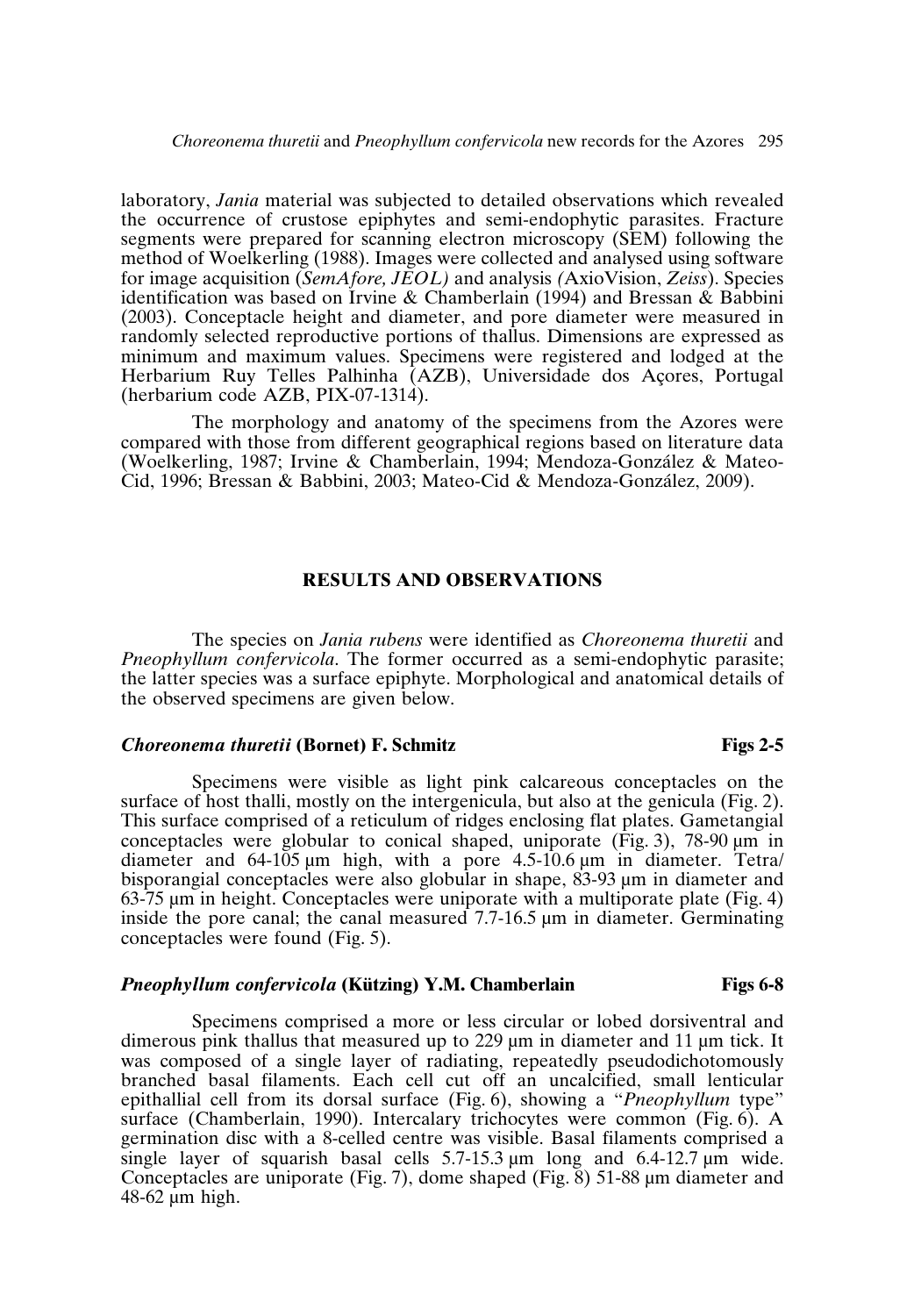

Figs 2-5. Choreonema thuretii. 2. Conceptacle at the genicula (arrow). Scale bar =  $50 \mu m$ . 3. Uniporate gametangial conceptacles. Scale bar =  $20 \mu m$ . 4. Tetra/bisporangial multiporate plate (arrow). Scale bar = 20  $\mu$ m. 5. Geminated conceptacles. Scale bar = 20  $\mu$ m.

#### **DISCUSSION AND CONCLUSIONS**

The addition of *Choreonema thuretii* and *Pneophyllum confervicola* to the Azorean seaweed flora increases the number of Corallinales to 30 species (Neto, 1994; Rosas-Alquicira et al., 2009). Choreonema thuretii is the only species in the subfamily Choreonematoideae present in the archipelago. Pneophyllum *confervicola* is the first species of the genus recorded in the Azores. Both species are distributed worldwide (see Guiry & Guiry, 2010) and have been recorded in the Macaronesian archipelagos of Madeira (Levring, 1974; Neto et al., 2001) and the Canary Islands (Afonso-Carrillo, 1980; Haroun et al., 2002; Sangil et al., 2003). It is likely that these species have been overlooked in the Azores due to their small size and parasitic/epiphytic habit.

The studied plants of  $C$ . thuretii fall within the morphological limits as described by Woelkerling (1987), which includes the type material. Our plants were also similar to the ones described by Irvine & Chamberlain (1994), Mendoza-González & Mateo-Cid (1996) and Bressan & Babbini (2003) from Australia, France, British Islands, Mexico and Mediterranean respectively. The range values for reproductive characters of Azorean specimens overlap those recorded for plants from the British Islands and the Mediterranean but are slightly smaller than the ones recorded for other locations (Table 1).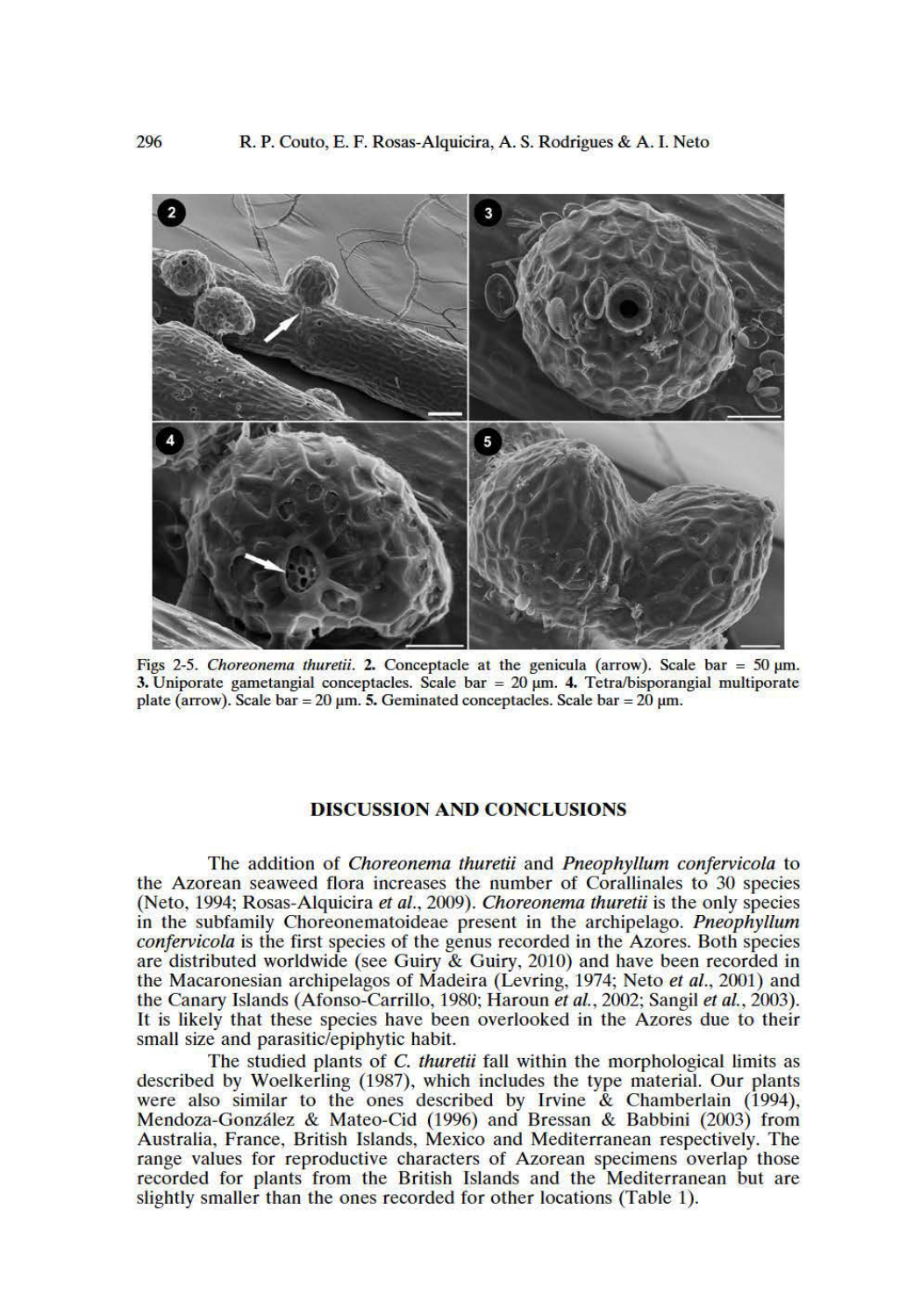

Figs 6-8. Pneophyllum confervicola. 6. Dimerous thallus; g - germinating spore; b - basal filament cell; e – epithelial cell; t – terminal initial cell; arrows – intercalary trichocytes. Scale bar = 50  $\mu$ m. 7. Uniporate conceptacle (arrow). Scale bar =  $20 \mu m$ . 8. Dome shaped conceptacle. Scale bar =  $20 \mu m$ .

Azorean specimens of P. confervicola are morphologically similar to those described by Irvine & Chamberlain (1994, British Islands), Bressan & Babbini (2003, Mediterranean) and Mateo-Cid & Mendoza-González (2009, Mexico). With the exception of the thallus thickness and cells size, which are larger in Mexican material, the range values of anatomical and reproductive characters of Azorean material overlap with those from other locations (Table 2).

Acknowledgments. The authors thank Dr. Jorge Medeiros for the help with the scanning electron microscope observations, the anonymous reviewers for the useful comments and suggestions and Dr. José Azevedo for the English revision of the manuscript. Ruben P. Couto was supported by a PhD grant from DRCT (M3.1.1/I/014A/ 2005). Edgar F. Rosas Alquicira was supported by the PhD scholarships, E05D060221MX of the Programme AlBan and 176162 of CONACYT-Mexico. The surveys performed in the present study comply with the current laws of Portugal.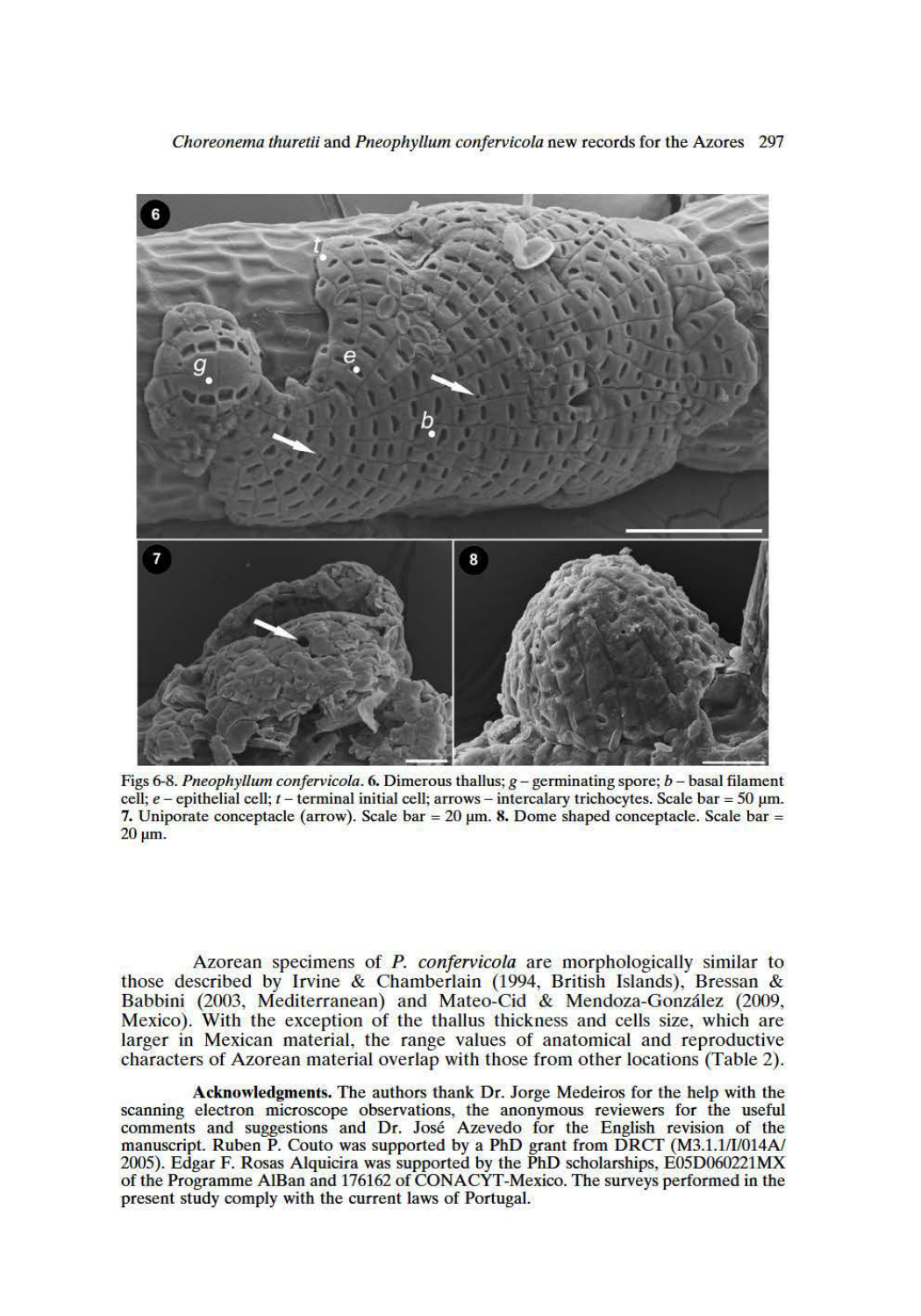|                        | Conceptacles |        | Tetra/bisporangial<br>conceptacles |           | Gametangial<br>conceptacles |        | Reference                              |
|------------------------|--------------|--------|------------------------------------|-----------|-----------------------------|--------|----------------------------------------|
|                        | Diameter     | Height | Diameter                           | Height    | Height<br>Diameter          |        |                                        |
| Azores                 | n.a.         | n.a.   | 83-93                              | 63-75     | 78-90                       | 64-105 | This Study                             |
| <b>British Islands</b> | n.a.         | n.a.   | 70                                 | 74        | 56                          | 58     | Irvine $\&$<br>Chamberlain (1994)      |
| Mediterranean Sea      | n.a.         | n.a.   | 90                                 | 50-70     | 100                         | 100    | Bressan & Babbini<br>(2003)            |
| Southern Australia     | 130          | 160    | n.a.                               | n.a.      | n.a.                        | n.a.   | Woelkerling (1987)                     |
| France (lectotype)     | 125          | 150    | n.a.                               | n.a.      | n.a.                        | n.a.   | Woelkerling (1987)                     |
| Mexico                 | n.a.         | n.a.   | 111-120                            | $90 - 10$ | 105-129                     | 99-138 | Mendoza-González<br>& Mateo-Cid (1996) |

Table 1. Data on morphological and anatomical features for *Choreonema thuretii* (present study and published data). All measurements are in  $\mu$ m. n.a.: data not available.

Table 2. Data on morphological and anatomical features for *Pneophyllum confervicola* (present study and published data). All measurements are in  $\mu$ m.

|                      | <b>Thallus</b><br>thickness | Cell length<br>xwidth          | Conceptacles<br>diameter×height | Reference                              |
|----------------------|-----------------------------|--------------------------------|---------------------------------|----------------------------------------|
| Azores               | 11                          | $5.7 - 15.3 \times 6.4 - 12.7$ | 51-88×48-62                     | This Study                             |
| <b>British Isles</b> | 10                          | $5-14\times4-16$               | $30-107\times23-74$             | Irvine & Chamberlain (1994)            |
| Mediterranean Sea    | 10                          | $5-14\times4-16$               | 59-91×30-74                     | Bressan & Babbini (2003)               |
| Mexico               | $15-30$                     | $15 - 23 \times 7.5 - 9$       | $40-110\times20-50$             | Mateo-Cid & Mendoza-González<br>(2009) |

## **REFERENCES**

- AFONSO-CARRILLO J., 1980 Nota sobre algunas Corallinaceae. (Rhodophyta) nuevas para la flora ficologica de las Islas Canarias. *Vieraea* 10: 53-58.
- BRESSAN G. & BABBINI L., 2003 Biodiversità marina delle coste Italiane: Corallinales del Mar Mediterraneo: Guida alla determinazione. *Biologia marina Mediterranea* 10: 1-237.
- CHAMBERLAIN Y.M., 1990 The genus *Leptophytum* (Rhodophyta, Corallinaceae) in the British Isles with descriptions of *Leptophytum bornetii*, *L. elatum* sp. nov. and *L. laeve*. *European journal of phycology* 25: 179-199.
- GUIRY M.D. & GUIRY G.M., 2010 AlgaeBase. World-wide electronic publication, National University of Ireland, Galway. http://www.algaebase.org (continuously updated).